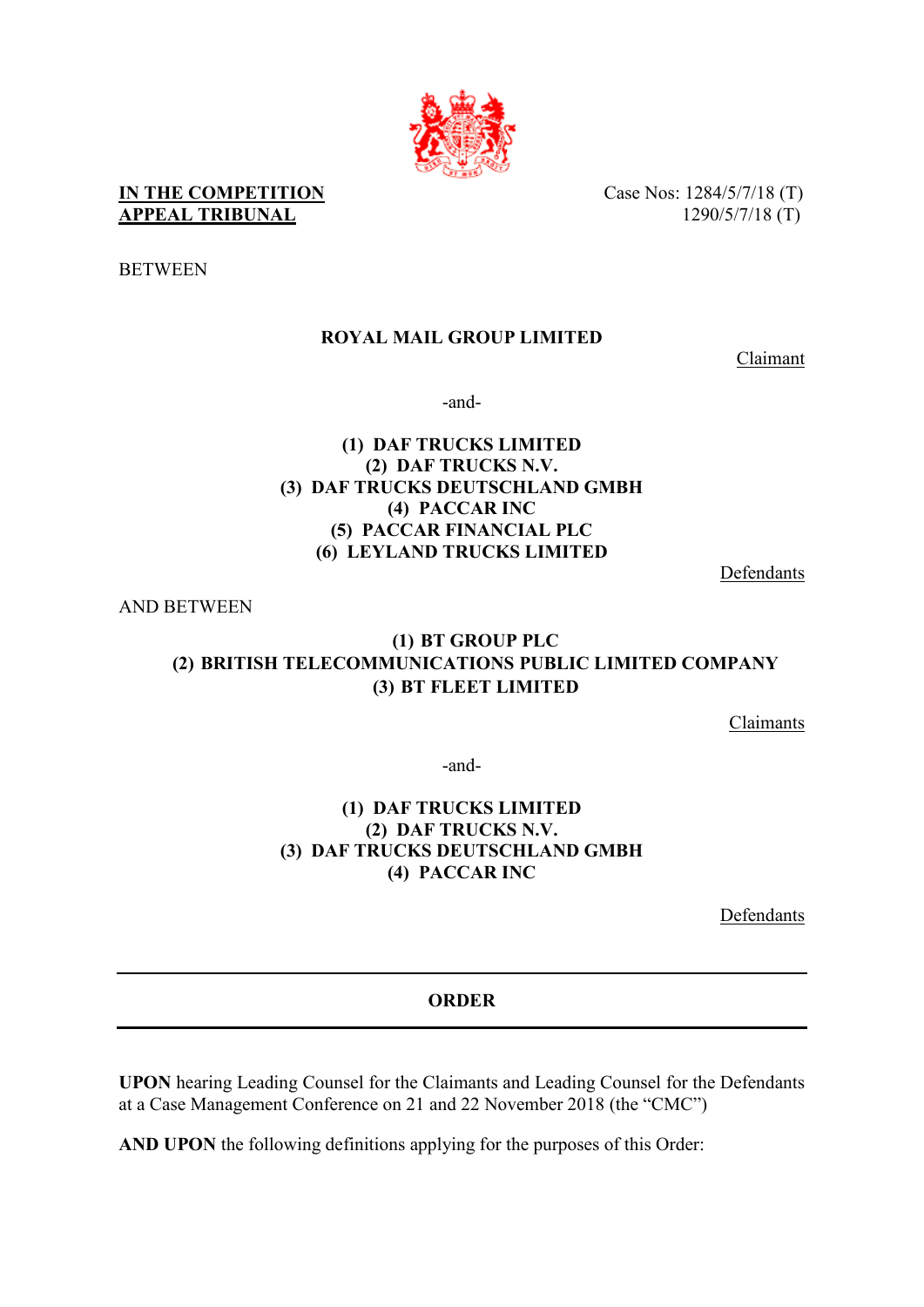- The **"Royal Mail Proceedings"** means the claim bearing case number 1284/5/7/18(T). References to **"Royal Mail"** are to the Claimant and references to the **"Royal Mail Defendants"** are to the Defendants in that claim;
- The **"BT Proceedings"** means the claim bearing case number  $1290/5/7/18(T)$ . References to "BT" are to the Claimants and references to the **"BT Defendants"** are to the Defendants in that claim;
- **"The Claimants"** means Royal Mail and BT and **"The Defendants"** means the Royal Mail Defendants and the BT Defendants;

**AND UPON** Royal Mail seeking permission to amend its Amended Particulars of Claim in the Royal Mail Proceedings in the form of the draft Re-Amended Particulars of Claim at Annex 4 to this Order;

**AND UPON** the Royal Mail Defendants refusing to consent to certain of the amendments in the draft Re-Amended Particulars of Claim, as highlighted in yellow in Annex 4 to this Order (the "Disputed Amendments"), on the basis of their contention that, pursuant to section 35 Limitation Act 1980, there is no jurisdiction to grant permission to allow the Disputed Amendments;

**AND UPON** Royal Mail stating that it will not seek to contend that the Royal Mail Defendants have no reasonably arguable case for the purposes of CPR rule 17.4 that the Disputed Amendments were outside the applicable limitation period as at 22 November 2018 and agreeing with the Royal Mail Defendants that other questions going to the jurisdiction to grant permission to make the Disputed Amendments under section 35 Limitation Act 1980 and CPR rule 17.4 were to be deferred until trial;

**AND UPON** Royal Mail giving the Undertaking set out in Annex 3 to this Order ("the Royal Mail Undertaking")

# **IT IS ORDERED THAT**

## **Joint case management**

- 1. Case No. 1284/5/7/18 (T) and Case No. 1290/5/7/18 (T) shall be jointly case managed, with joint directions and timetable. The two cases shall be heard together and evidence in each case shall stand as evidence in the other case.
- 2. The parties have liberty to apply to have the order in paragraph 1 above modified.

## **Previous Directions Order**

3. In respect of Royal Mail and the Royal Mail Defendants, paragraphs 25 to 31 of the directions order of Mr Justice Roth dated 21 June 2018 (the "June Directions Order") are discharged.

## **Amendments to the Royal Mail pleadings**

4. Royal Mail has permission to amend its Amended Particulars of Claim in the form of the draft Re-Amended Particulars of Claim at Annex 4 to this Order save that, in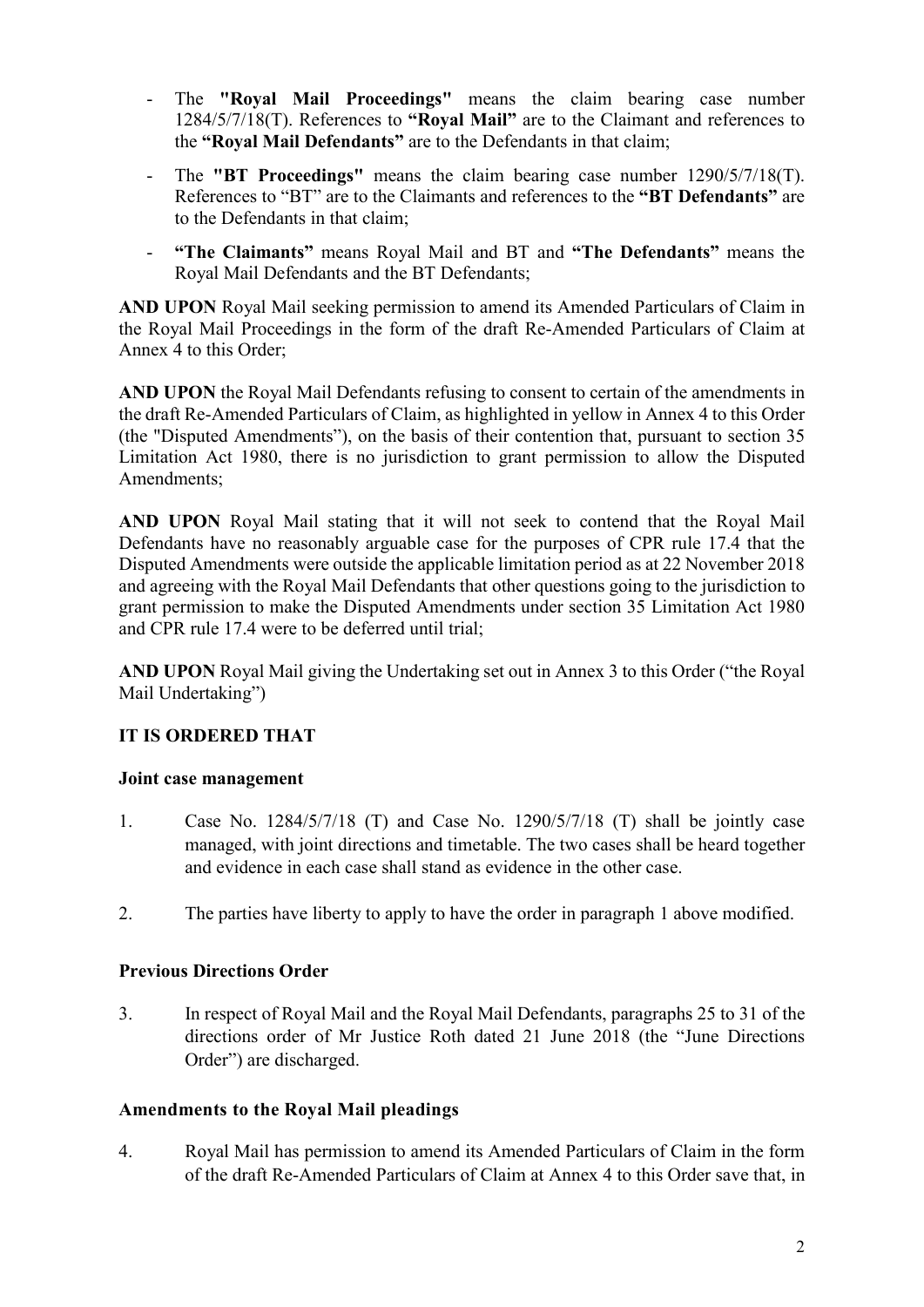respect of the Disputed Amendments, permission is granted on the basis that the effect of the amendment is not, for limitation purposes, to give rise to a relation back of the Disputed Amendments to the date of the issue of the Royal Mail proceedings, unless Royal Mail can show at trial that, for the purpose of section 35 Limitation Act 1980:

- a. the Disputed Amendments do not add or substitute a new claim or claims; or,
- b. in respect of any Disputed Amendments which do add or substitute a new claim or claims, each new claim arises out of the same facts or substantially the same facts as the claim which is pleaded in the Amended Particulars of Claim.
- 5. Royal Mail shall file and serve its Re-Amended Particulars of Claim by 3 December 2018.
- 6. The Royal Mail Defendants shall file and serve their Re-Amended Defence in response by 31 January 2019.
- 7. Royal Mail shall file and serve its Amended Reply by 21 February 2019.
- 8. The costs of Royal Mail's application to amend the Amended Particulars of Claim and the costs of and occasioned by Royal Mail's Re-Amended Particulars of Claim, the Royal Mail Defendants' Re-Amended Defence and Royal Mail's Amended Reply shall be costs in the case.

#### **Amendments to BT's Particulars of Claim**

- 9. BT shall circulate draft Amended Particulars of Claim to the BT Defendants by no later than 11 January 2019.
- 10. The BT Defendants shall confirm within 14 days of receipt of the draft Amended Particulars of Claim whether they consent to the proposed amendments pursuant to CPR 17.1(2)(a). If the BT Defendants consent to the amendments sought, BT shall file at the Tribunal the draft Amended Particulars of Claim in the form agreed to with a request for an order for permission to amend.
- 11. To the extent the BT Defendants do not consent to the amendments sought, BT shall make any application to the Tribunal for permission to amend its Particulars of Claim within 14 days of consent being withheld.
- 12. Within the later of:
	- a. 35 days of the receipt of the Draft Amended Particulars of Claim; and
	- b. 21 days of receipt of the Amended Particulars of Claim as permitted by the Tribunal

the BT Defendants shall serve and file their Amended Defence in response thereto.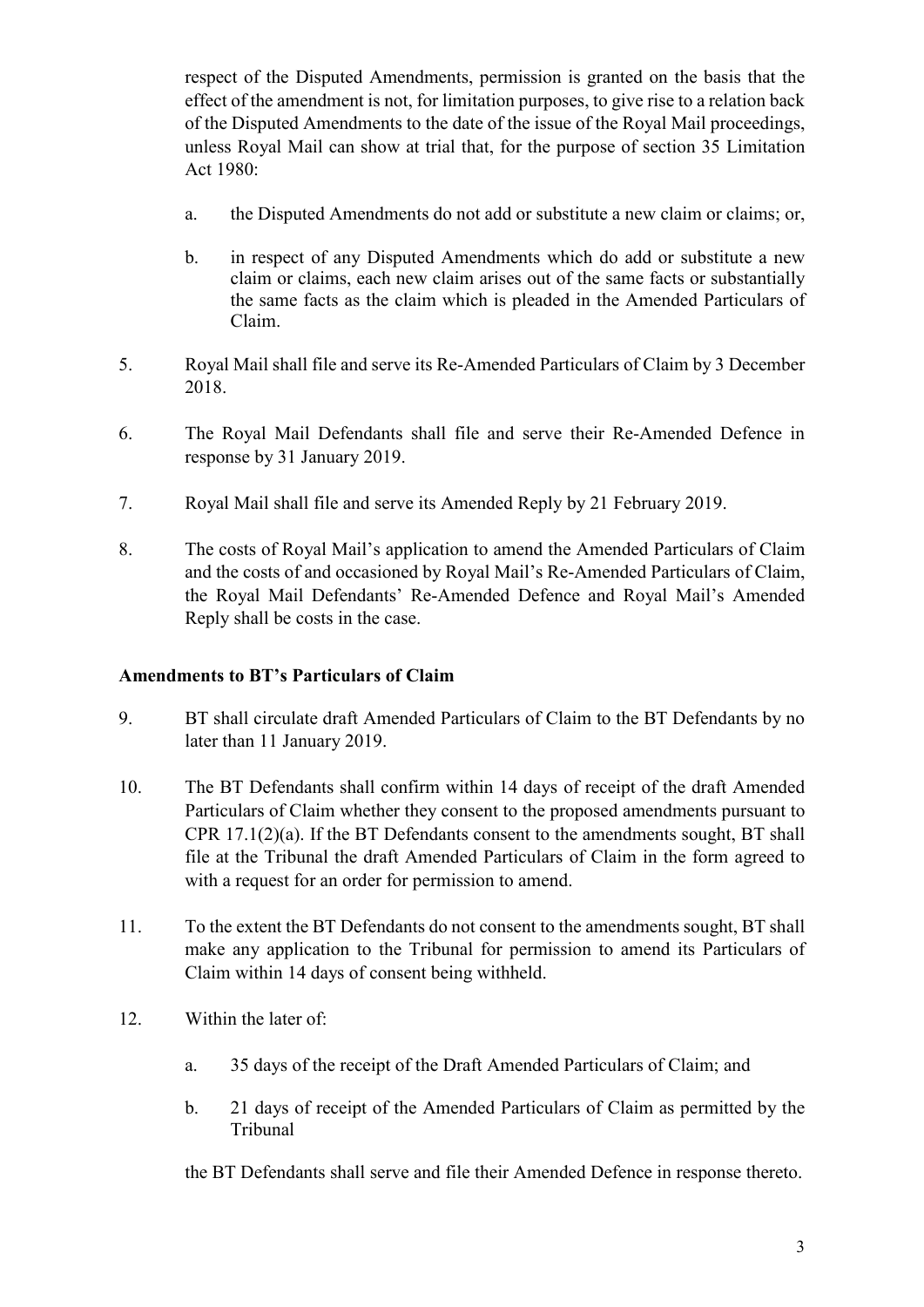13. Within 21 days of receipt of the sealed Amended Defence, BT shall (if so advised) serve and file its Amended Reply.

# **Disclosure of the Commission Decision in the BT Proceedings**

14. The copy of the decision of the Commission of the European Union dated 19 July 2016 in Case AT.39824 – Trucks (the **"Decision"**) disclosed pursuant to the Order of Mrs Justice Rose dated 18 December 2017, in the Royal Mail Proceedings is hereby deemed disclosed also to BT into the confidentiality ring established by separate order in the BT Proceedings (the **"BT Confidentiality Ring"**).

## **Documents on the European Commission's administrative file**

15. The documents on the Commission's administrative file relating to its investigation in case AT.39824 –Trucks (the "File") as disclosed pursuant to the Order of Mrs Justice Rose dated 18 December 2017, in the Royal Mail Proceedings (the "Royal Mail version of the File") are hereby deemed disclosed also to BT into the BT Confidentiality Ring.

## **Scope of Decision**

- 16. By 4.00pm on 7 December 2018, the Claimants are to produce a schedule identifying each finding in sections 3, 4 and 7 of the Decision on which they wish to rely as binding on the Addressees of the Decision and their basis for contending that it is binding (the "**Recital Schedule**").
- 17. By 4.00pm on 15 January 2019, those Defendants who are Addressees of the Decision are to respond by identifying, in the Recital Schedule, for each finding: (a) whether they accept that it is binding; and (b) if not the basis on which they disagree, unless they admit that finding in fact.

## **Pass on**

18. By 4.00pm on 31 January 2019, the Claimants shall file and serve a brief statement summarising the goods or services which they supplied using the trucks that are the subject of their claims. The Claimants shall have liberty to apply.

## **Liability of non-addressees**

- 19. By 4.00pm on 7 December 2018, the Claimants are to file and serve a pleading setting out the basis on which they contend that each of those Defendants who were not addressees of the Decision are liable for the alleged infringement (the **"Non-Addressee Pleading"**).
- 20. By 4.00pm on 9 January 2019, the Defendants are to file and serve a response to the Non-Addressee Pleading.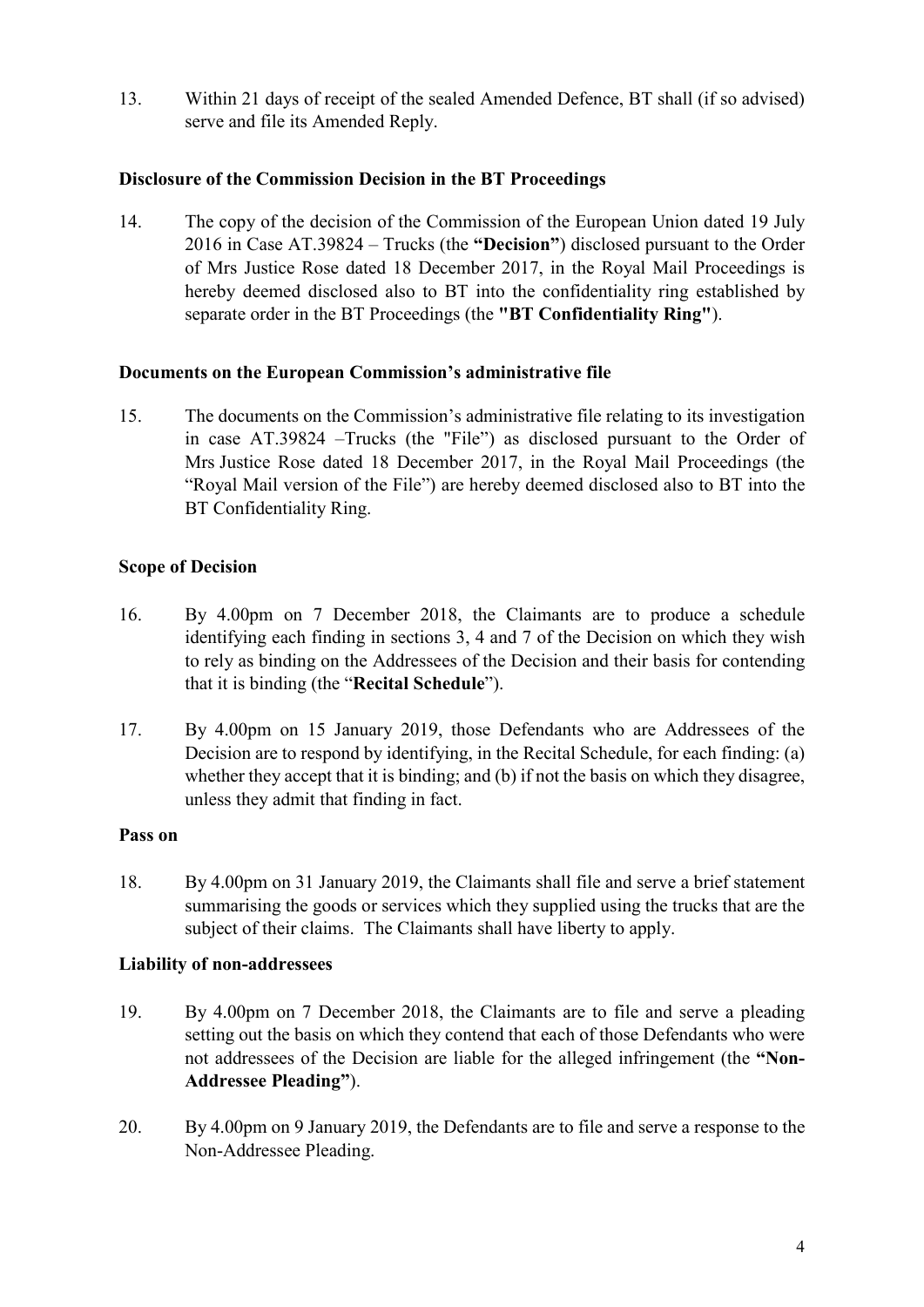#### **Further economic disclosure in the Royal Mail Proceedings**

<span id="page-4-0"></span>21. By no later than 25 January 2019, the Royal Mail Defendants shall disclose by list the documents in their control falling within the O8 disclosure category set out in Annex 1 to this order.

## **Disclosure by the parties or the provision of information for the economic experts' analyses in the BT Proceedings**

- 22. Categories O1 to O7 and O9 set out in Annex 2 to this Order under the heading "Defendants' disclosure" (in the form already disclosed in the Royal Mail proceedings) are hereby deemed disclosed also to BT into the BT Confidentiality Ring.
- <span id="page-4-1"></span>23. By no later than 22 February 2019, BT and the BT Defendants shall disclose by list the documents or information in their control falling within the remainder of the categories set out in Annex 2 to this Order, under the respective headings "Claimants' disclosure" and "Defendants' disclosure" as appropriate.
- 24. By no later than 29 March 2019 BT is to provide to the BT Defendants a schedule setting out the price that it says is the effective price it paid in respect of all Trucks sold to it by the BT Defendants from January 1994 to September 2017 (inclusive), explaining the basis for any adjustments made to the invoice prices (the **"Effective BT Prices"**).
- 25. By no later than 26 April 2019, the BT Defendants are to respond to BT's schedule indicating which matters are agreed and/or what further adjustments they contend should be made to the Effective BT Prices, explaining the basis for any such adjustments.
- 26. The documents to be disclosed pursuant to paragraphs [21](#page-4-0) to [23:](#page-4-1)
	- a. may be confined to the best available evidence about the information which is the subject matter of the listed categories, which may be in the form of electronic databases or other electronic documents, save where (i) the party concerned does not in fact keep any documents in respect of that subject matter in electronic form, or (ii) although it does keep documents in respect of that subject matter in electronic form, the relevant information in those electronic documents is unreliable in view of the way in which it was collected, or (iii) the best available evidence falls instead to be obtained from hard copy documents or a combination of hard copy documents and electronic databases or other electronic documents. In each case, the party disclosing information pursuant to this provision should explain why the evidence it is providing is the "best available evidence" and why further disclosure is not proportionate, in particular if the excluded information is within an electronic database;
	- b. if contained in the form of an electronic database or extract therefrom, should be provided in their native electronic format, together with a statement on how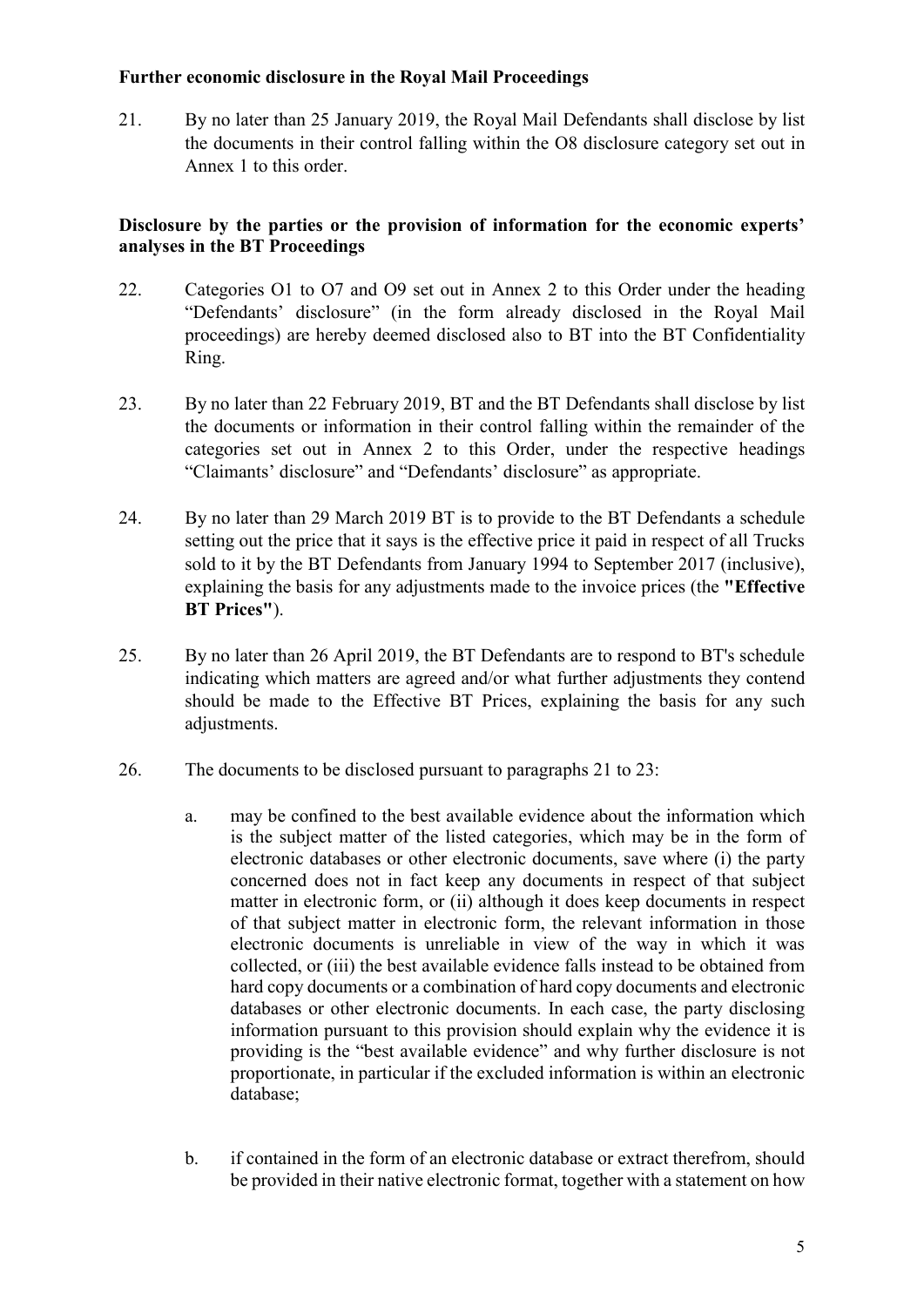the relevant information has been compiled for the database, and, if appropriate, guidance on how it is to be examined; and

- c. shall include documents in the public domain.
- 27. In the event that the disclosure of documents referred to in paragraphs [21](#page-4-0) and [23](#page-4-1)  above in respect of any of the categories listed in Annex 2 is considered by the party concerned to be disproportionately costly, that party may, in the alternative to giving disclosure, directly provide information on the matters specified, by 25 January 2019 or 22 February 2019 (respectively). Where information is provided in lieu of disclosure it shall be verified by a statement of truth and supported by a description of the sources from which the information concerned has been compiled and an explanation as to why the underlying disclosure is disproportionately costly.
- 28. Where categories set out in Annex 2 provide for a sample of relevant documents to be provided, the basis on which such a sampling approach has been adopted, and an explanation as to why this is reasonable and proportionate in the circumstances, shall be set out in the disclosure statement to be provided pursuant to paragraph [30](#page-5-0) below.

#### **Disclosure into the confidentiality rings**

29. The parties may choose to disclose documents into the confidentiality ring established in the Royal Mail Proceedings (the **"Royal Mail Confidentiality Ring"**) and/or the BT Confidentiality Ring in accordance with the terms of the confidentiality ring orders in those proceedings. If any party chooses to disclose documents into a confidentiality ring, they must disclose the documents into both the Royal Mail Confidentiality Ring and the BT Confidentiality Ring unless the party provides upon disclosure a written explanation of why the particular documents being disclosed should only be disclosed into one of the confidentiality rings.

#### **Disclosure statements**

<span id="page-5-0"></span>30. The parties' disclosure by list, given pursuant to paragraphs 23 and 25 above, shall be accompanied by disclosure statements within the meaning of CPR Rule 31.10(5)  $-$  (7) and (9).

#### **Inspection of documents and provision of copies**

31. Requests for inspection of documents disclosed above shall be made within 7 days after service of the lists. Copies of documents requested to be inspected shall be provided within 7 days of making the request.

#### **Further hearings**

32. A further Case Management Conference is to be listed by the Tribunal for two days on dates convenient to the Tribunal and, as far as possible, the parties' counsel.